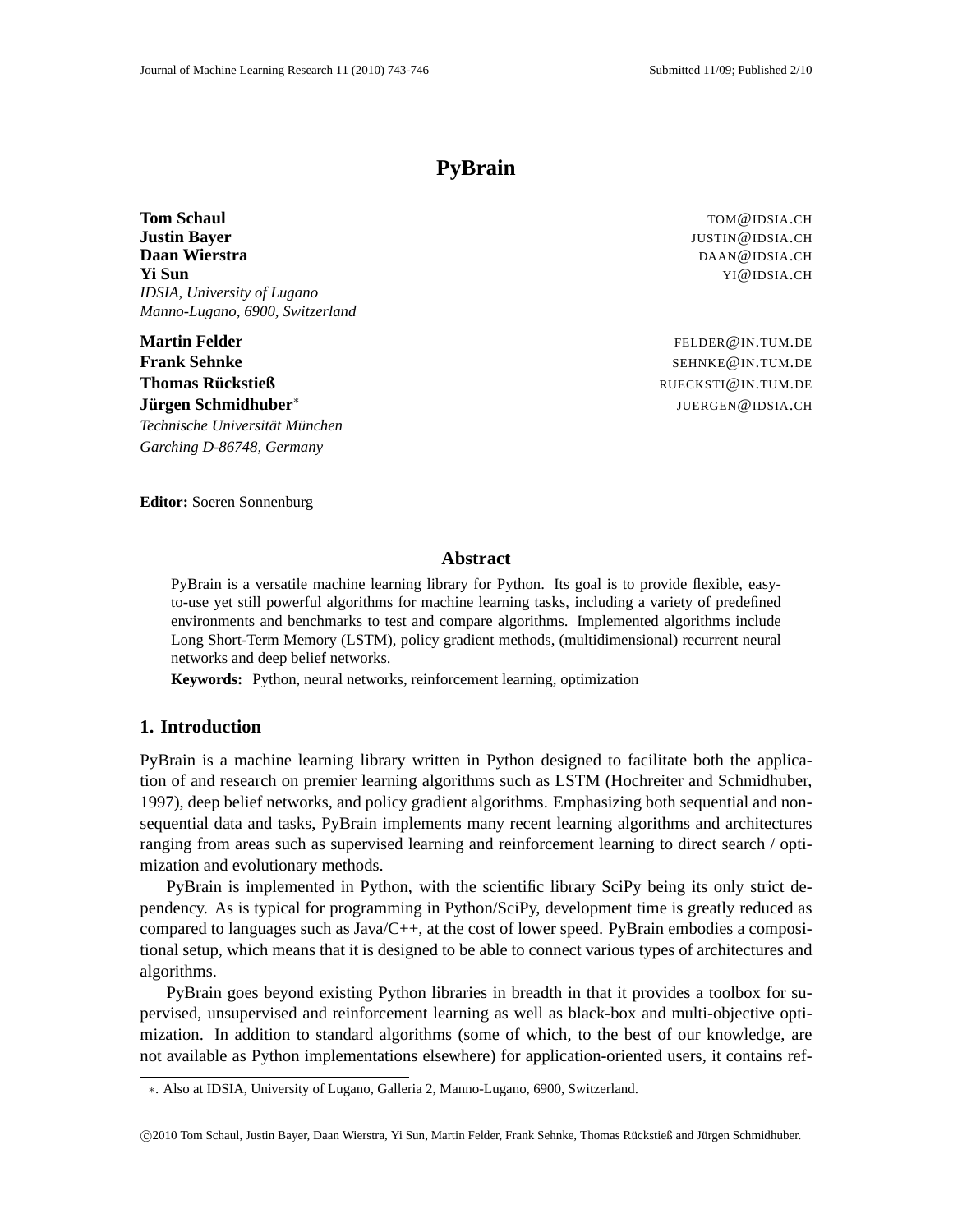erence implementations of a number of algorithms at the bleeding edge of research. Furthermore, it sets itself apart by its flexibility for composing custom neural networks architectures, ranging from (multi-dimensional) recurrent networks to restricted Boltzmann machines or convolutional networks.

# **2. Library Overview**

The library includes different types of training algorithms, trainable architectural components, specialized data sets and standardized benchmark tasks/environments. The available algorithms generally function both in sequential and non-sequential settings, and appropriate data handling tools have been developed for special applications, ranging from reinforcement learning to handwriting recognition applications. Implemented algorithms and methods come with unit tests in order to assure correctness and soundness.

In the following, we will provide a short overview of the different features of the library.

- **Supervised Learning** Training algorithms include classical gradient-based methods and extensions both for non-sequential and sequential data. PyBrain also features Gaussian processes, the evolino algorithm and an SVM wrapper.
- **Black-Box Optimization / Evolutionary Methods** Various black-box optimization algorithms have been implemented. In addition to traditional evolution strategies, covariance matrix adaptation, co-evolitionary and genetic algorithms (including NSGA-II for multi-objective optimization), we have included recent new algorithms (not available in other libraries) such as fitness expectation maximization, natural evolution strategies and policy gradients with parameter-based exploration.
- **Reinforcement Learning** The reinforcement learning algorithms of PyBrain encompass basic methods such as Q-learning, SARSA and REINFORCE, but also natural actor-critic, neural-fitted Q-iteration, recurrent policy gradients, state-dependent exploration and reward-weighted regression.
- **Architectures** Available architectures include standard feedforward neural networks, recurrent neural networks and LSTM, bi- and multidimensional recurrent neural networks and deep belief networks. The library puts emphasis on, but is not limited to, (recurrent) neural network structures arbitrarily structured as a directed acyclic graph of modules and connections.
- **Compositionality** The basic structure of the library enables a compositional approach to machine learning. Different algorithms and architectures can be connected and composed, and then used and trained as desired. For example, arbitrarily structured recurrent neural network graphs can be trained using various different algorithms such as black-box search, policy gradients and supervised learning. For example, both an LSTM architecture and a deep belief network, though constituting wildly different architectures, can be trained using the same gradient implementation (e.g., RPROP).
- **Tasks and Benchmarks** For black-box and multi-objective optimization, standard benchmarks are included in the library. For reinforcement learning settings, there are classical (PO)MDP mazes, (non-Markov) (double) pole balancing and various ODE environments based on physics simulations. In order to make data processing as easy as possible, PyBrain features functionality for constructing, serializing and deserializing data sets to files or over network connections.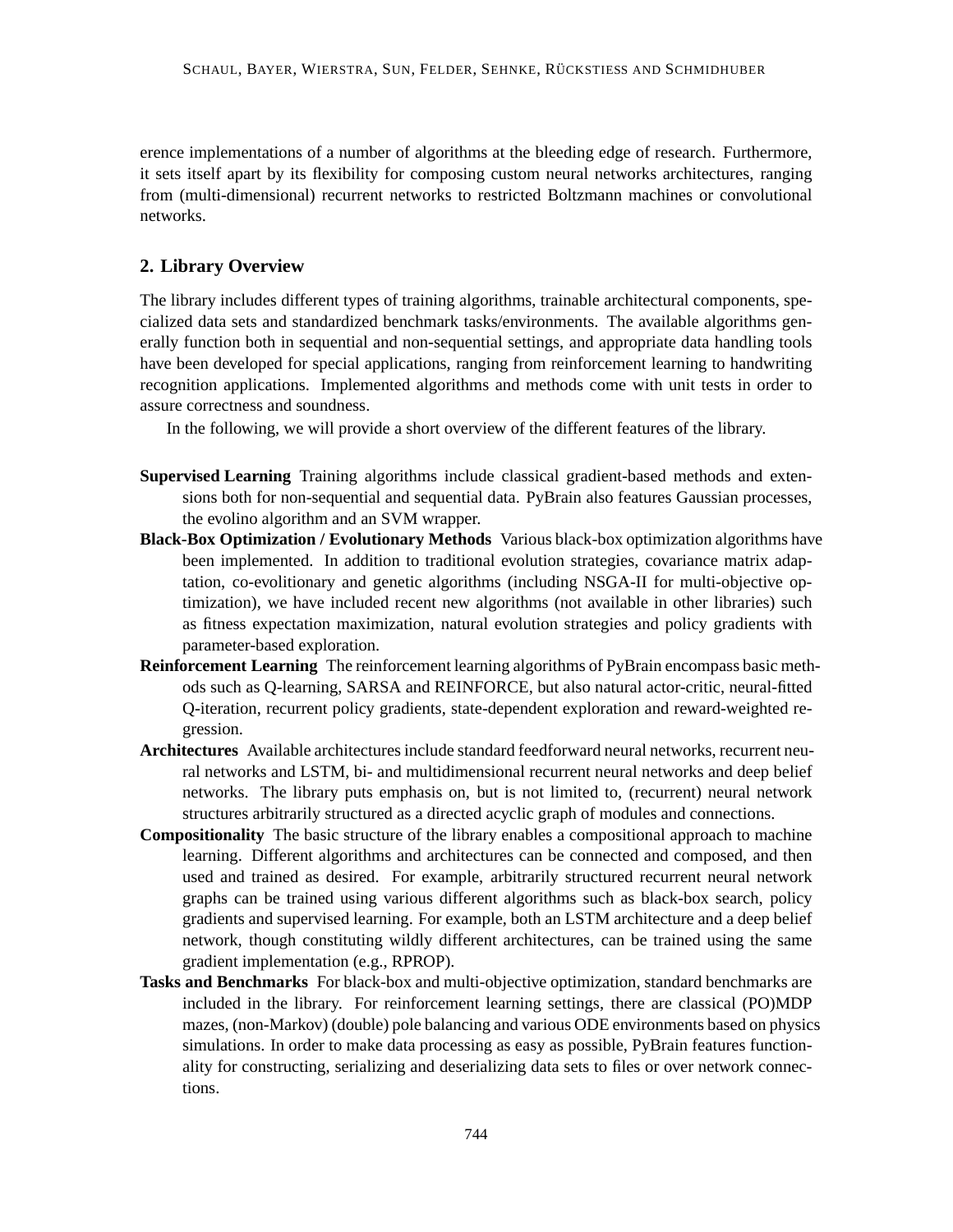#### PYBRAIN



Figure 1: Code example for solving the parity problem with a recurrent neural network.

**Speed Optimization** The development cycle of Python/SciPy is short, especially compared to languages such as  $Java/C/C++$  and especially in scientific / machine learning settings. However, this comes at a cost-reduced speed. In order to partially mitigate this potential problem, we have implemented many parts of the library in  $C/C++$  using SWIG as a bridge. Parallel implementations in both Python and C++ exist for crucial bottleneck elements of the library. The resulting speedup approaches an equivalent C++ implementation within an order of magnitude, and comes even closer for large architectures.

#### **3. An Illustrative Example**

In order to provide a useful example to a novice user, we construct a recurrent network that is able to solve the parity problem. The network is given a sequence of binary inputs and the corresponding objective is to determine whether the network has been provided an even or an odd number of 1s so far. The implemented topology and the corresponding code are shown in Figure 1.

We first construct a feed forward network consisting of a single linear input cell, a layer of two hidden cells and one output cell. The network also needs a bias, which is connected to the hidden and output layer. The layers are fully connected with one another.

The network is first created using a 'convenience' function. A recurrent connection from the output unit to the hidden layer is crucial to learn the problem and thus added afterwards.

It should be stressed that the clarity and shortness of this code example is representative for many algorithms and architectures used in actual problems. Constructing networks for classification, control or function approximation often requires even fewer lines of code.

#### **4. Concluding Remarks**

In PyBrain we emphasize simplicity, compositionality and the ability to combine various architectures and algorithm types. We believe this to be advantageous in the light of recent developments in sequence processing, deep belief networks, policy gradients and visual processing. Pybrain is easy to use, and is well-documented, both in code and in documents and tutorials explaining the use of the basic capabilities of the library. Among machine learning libraries written in Python,